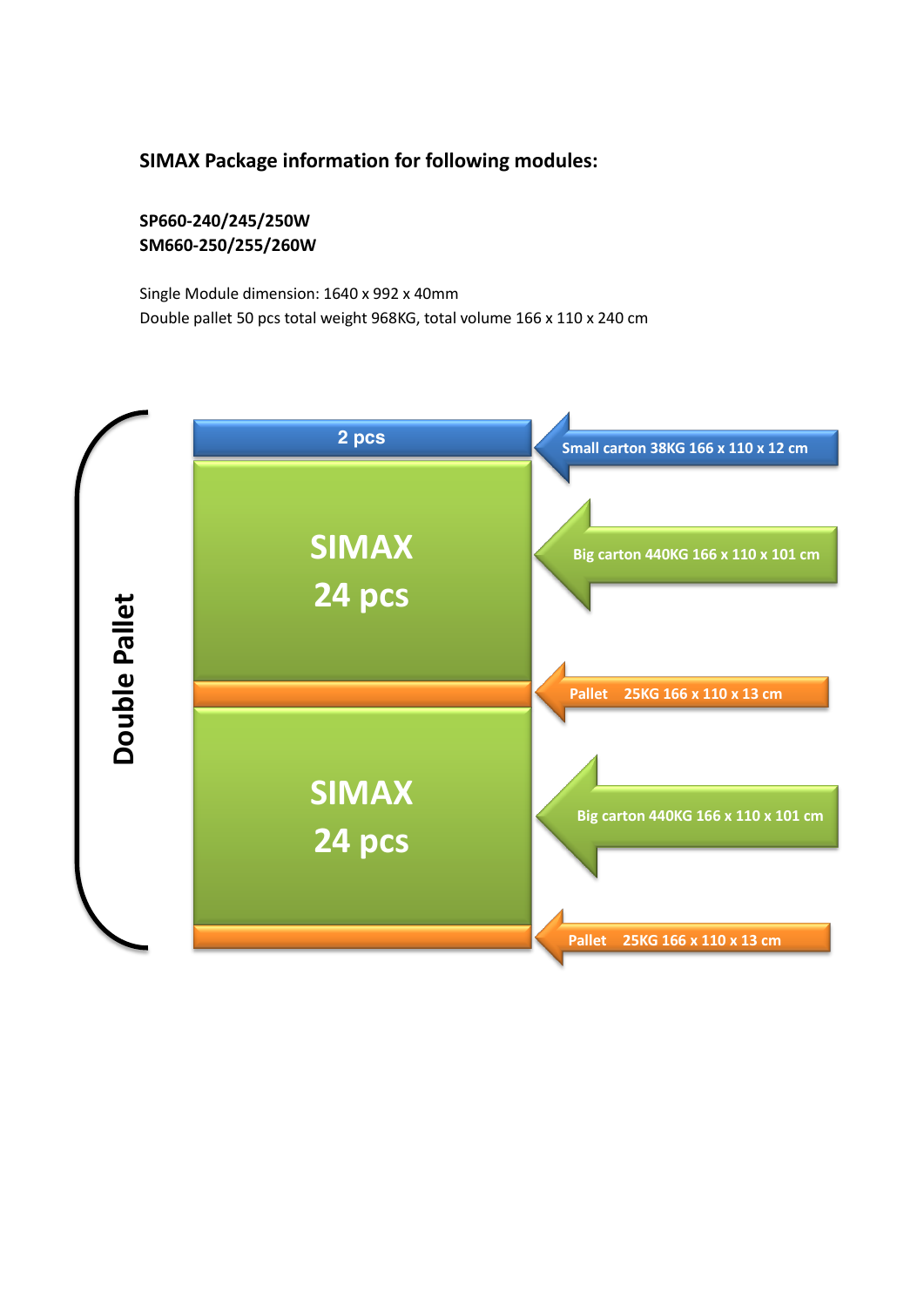## **SIMAX Package information for following modules:**

SP672-300/305W SM672-300/305/310W

Single module dimension: 1956\*992\*40MM Double pallet 50pcs total weight is 1154KG,total volume is 198\*110\*240 cm